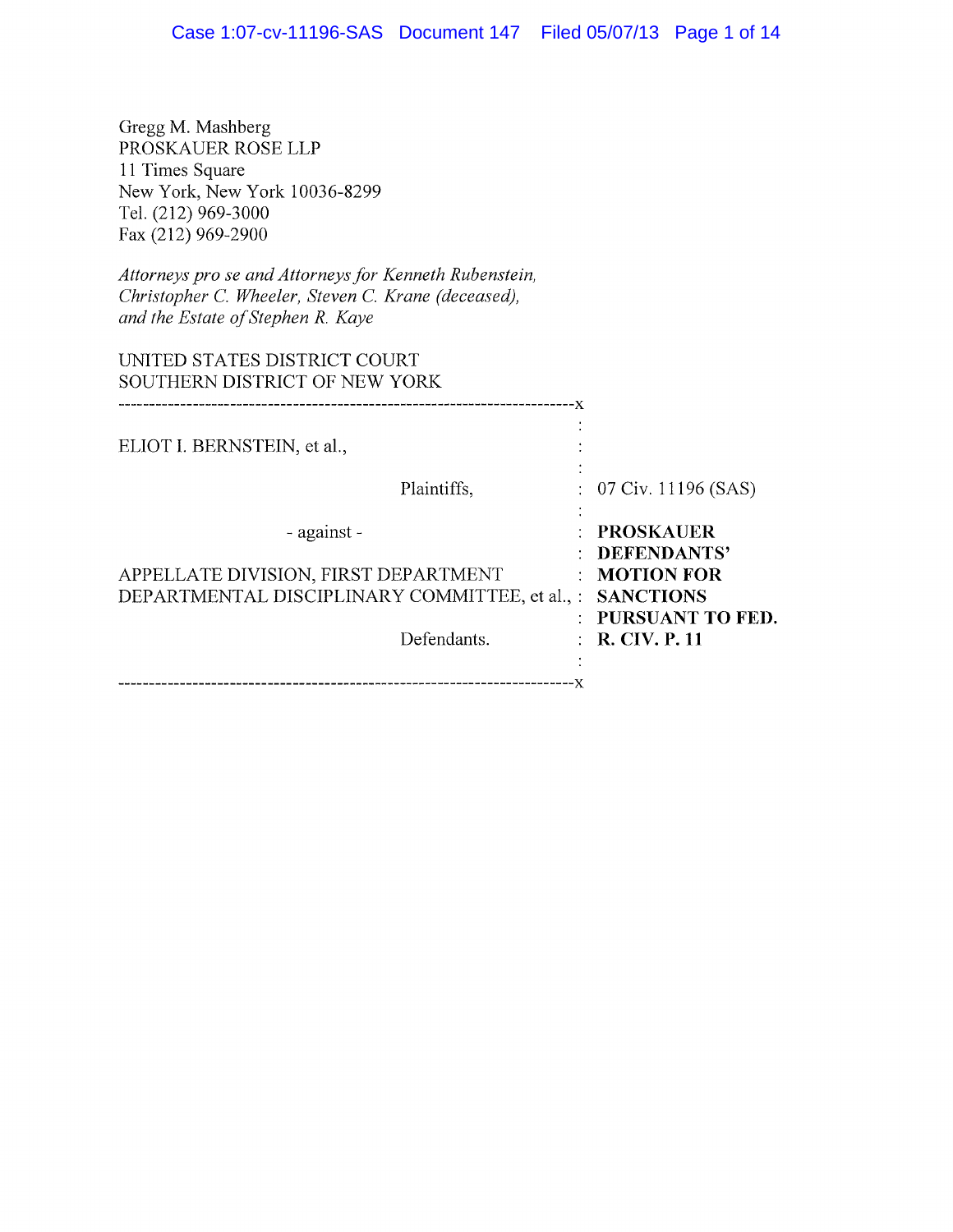# TABLE OF CONTENTS

| BERNSTEIN SHOULD BE SANCTIONED BECAUSE HIS MOTION IS FRIVOLOUS                           |
|------------------------------------------------------------------------------------------|
|                                                                                          |
| Bernstein Should Be Enjoined from Any Further Filings Arising from the Same<br><b>B.</b> |
|                                                                                          |
|                                                                                          |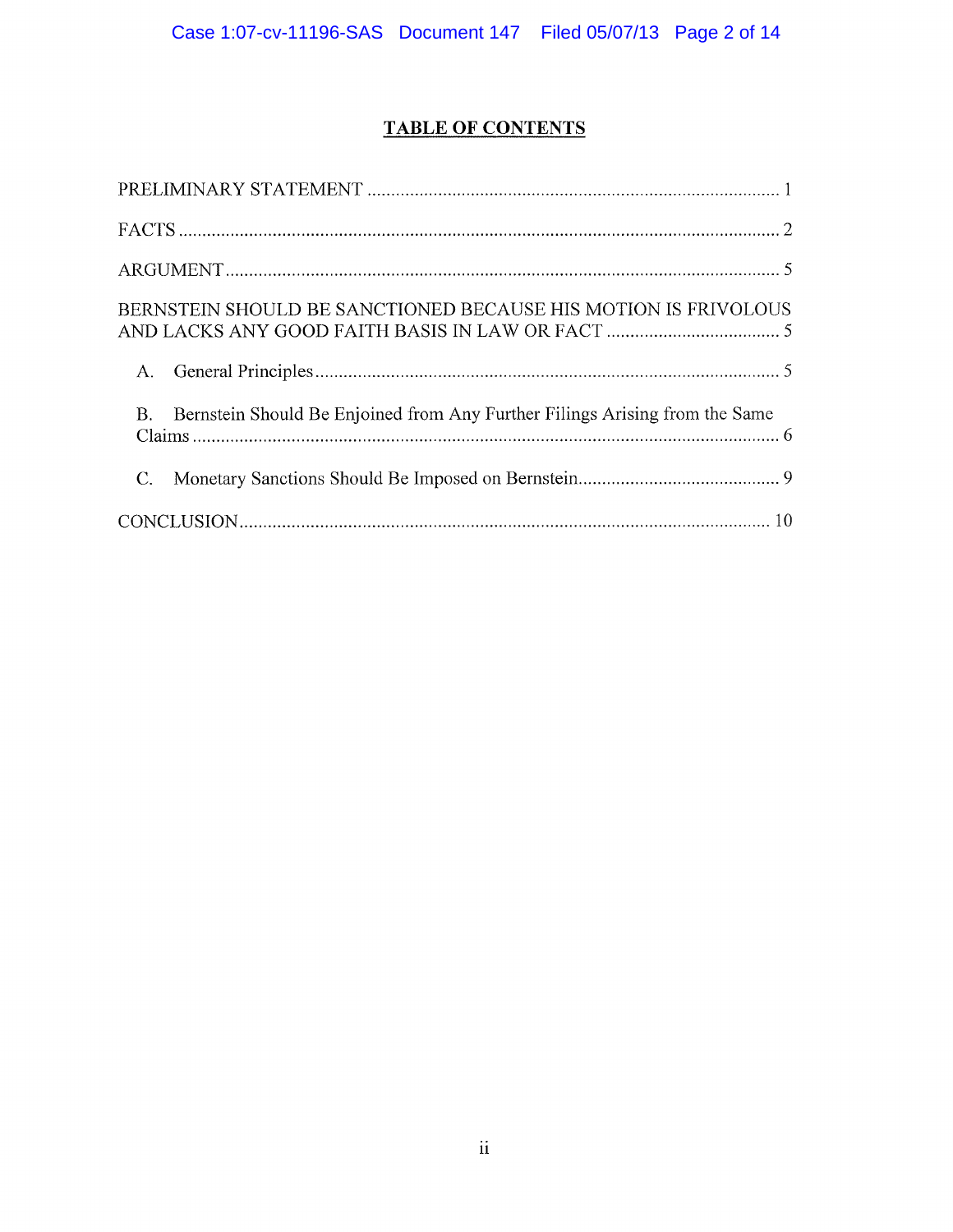## TABLE OF AUTHORITIES

**CASES** 

k,

Page(s)

| Anderson v. New York,<br>614 F. Supp. 2d 404 (S.D.N.Y. 2009), aff'd sub nom. Anderson v. Cahill, 417 Fed.                                                                                                                 |  |
|---------------------------------------------------------------------------------------------------------------------------------------------------------------------------------------------------------------------------|--|
| Bernstein v. Appellate Div. First Dep't Disciplinary Comm.,<br>No. 07 Civ. 11196 (SAS), 2010 U.S. Dist. LEXIS 132830 (S.D.N.Y. Dec. 15, 2010),<br>appeal dismissed, No. 10-5303-cv, slip op. (2d Cir. May 5, 2011)3, 4, 8 |  |
| Bernstein v. New York,                                                                                                                                                                                                    |  |
| Binghamton Masonic Temple, Inc. v. Bares,                                                                                                                                                                                 |  |
| Bridgewater Operating Corp. v. Feldstein,                                                                                                                                                                                 |  |
| Ex'r of N.Y. Estate of Kates v. Pressley & Pressley, P.A.,<br>No. 11-CV-3221 (JFB)(ARL), 2013 U.S. Dist. LEXIS 16873 (E.D.N.Y. Feb. 7, 2013)5, 7                                                                          |  |
| Jones v. City of Buffalo,                                                                                                                                                                                                 |  |
| Lamont v. Proskauer Rose, LLP,                                                                                                                                                                                            |  |
| Lipin v. Hunt,                                                                                                                                                                                                            |  |
| Malley v. N.Y. City Bd. of Educ.,                                                                                                                                                                                         |  |
| McKoy v. Potter,<br>08 Civ. 9428 (PKC), 2009 U.S. Dist. LEXIS 39623 (S.D.N.Y. Apr. 20, 2009)  6, 8                                                                                                                        |  |
| Positano v. New York,<br>12-CV-2288 (ADS) (AKT), 2013 U.S. Dist. LEXIS 32488 (E.D.N.Y. Mar. 7, 2013) 6                                                                                                                    |  |
| Safir v. U.S. Lines Inc.,                                                                                                                                                                                                 |  |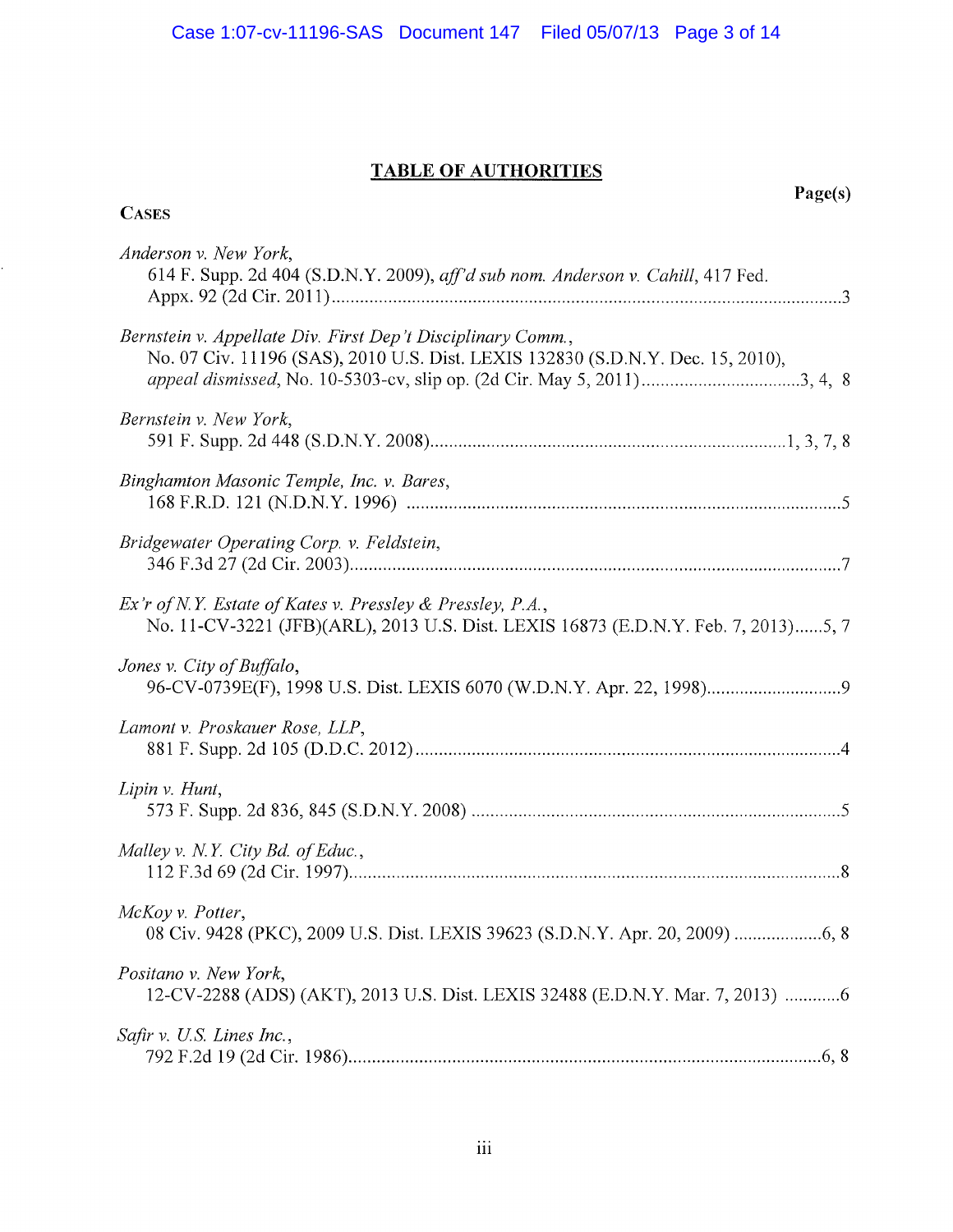| Satterfield v. Pfizer, Inc.,<br>04-CV-3782 (KMW)(GWG), 98-CV-8040 (KMG)(GMG), 2005 U.S. Dist. LEXIS          |
|--------------------------------------------------------------------------------------------------------------|
| Schwartz v. Nordstrom, Inc.,<br>94 Civ. 1005 (CSH), 1994 U.S. Dist. LEXIS 15203 (S.D.N.Y. Oct. 24, 1994)5, 9 |
| <b>STATUTES AND RULES</b>                                                                                    |
|                                                                                                              |
|                                                                                                              |
|                                                                                                              |
|                                                                                                              |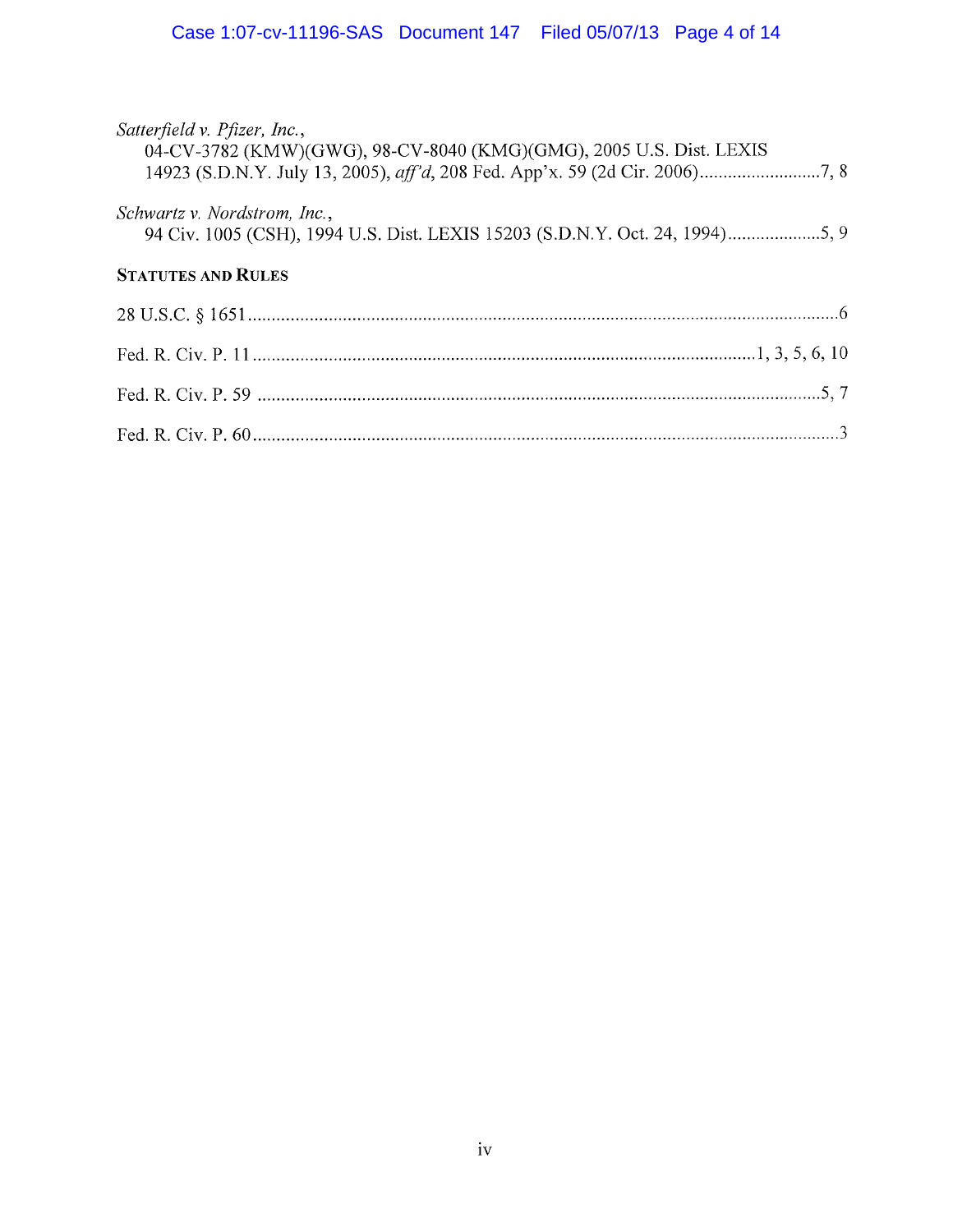Defendants Proskauer Rose LLP, Kenneth Rubenstein, Christopher C. Wheeler, the late Stephen C. Krane, and the Estate of Stephen R. Kaye (collectively, the "Proskauer Defendants") submit this memorandum of law in support of their Motion for Sanctions against *pro se* Plaintiff Eliot I. Bernstein ("Bernstein") pursuant to Rule 11 of the Federal Rules of Civil Procedure.<sup>1</sup>

#### PRELIMINARY STATEMENT

Bernstein has ignored this Court's explicit warning that if he makes any additional frivolous filings he may be subject to sanctions, either on motion of the parties or sua sponte by the Court.<sup>2</sup> Bernstein's current motion to reopen is clearly vexatious and frivolous and the Proskauer Defendants respectfully urge the Court to impose sanctions.

This Court dismissed Bernstein's underlying case on August 8, 2008.<sup>3</sup> The Second Circuit dismissed his appeal *sua sponte* because it lacked "an arguable basis in law or fact."<sup>4</sup> Last July, Bernstein filed a frivolous and vexatious motion to reopen.<sup>5</sup> The Court denied that motion out-of-hand and, in so doing, gave him the sanctions warning.<sup>6</sup>

<sup>&</sup>lt;sup>1</sup> Pursuant to Rule 11(c)(2) of the Federal Rules of Civil Procedure, the Proskauer Defendants will refrain from filing their motion for sanctions and this supporting memorandum with the Court if Bernstein withdraws his Second Motion to Reopen within twenty-one days of having been served with the motion and supporting memorandum.

 $2$  Dkt. No. 141.

 $\mathbf{3}$ Bernstein v. New York, 591 F. Supp. 2d 448 (S.D.N.Y. 2008) (Dkt. No. 107).

Dkt. No. 115.

 $<sup>5</sup>$  Dkt. No. 138.</sup>

Dkt. No. 141.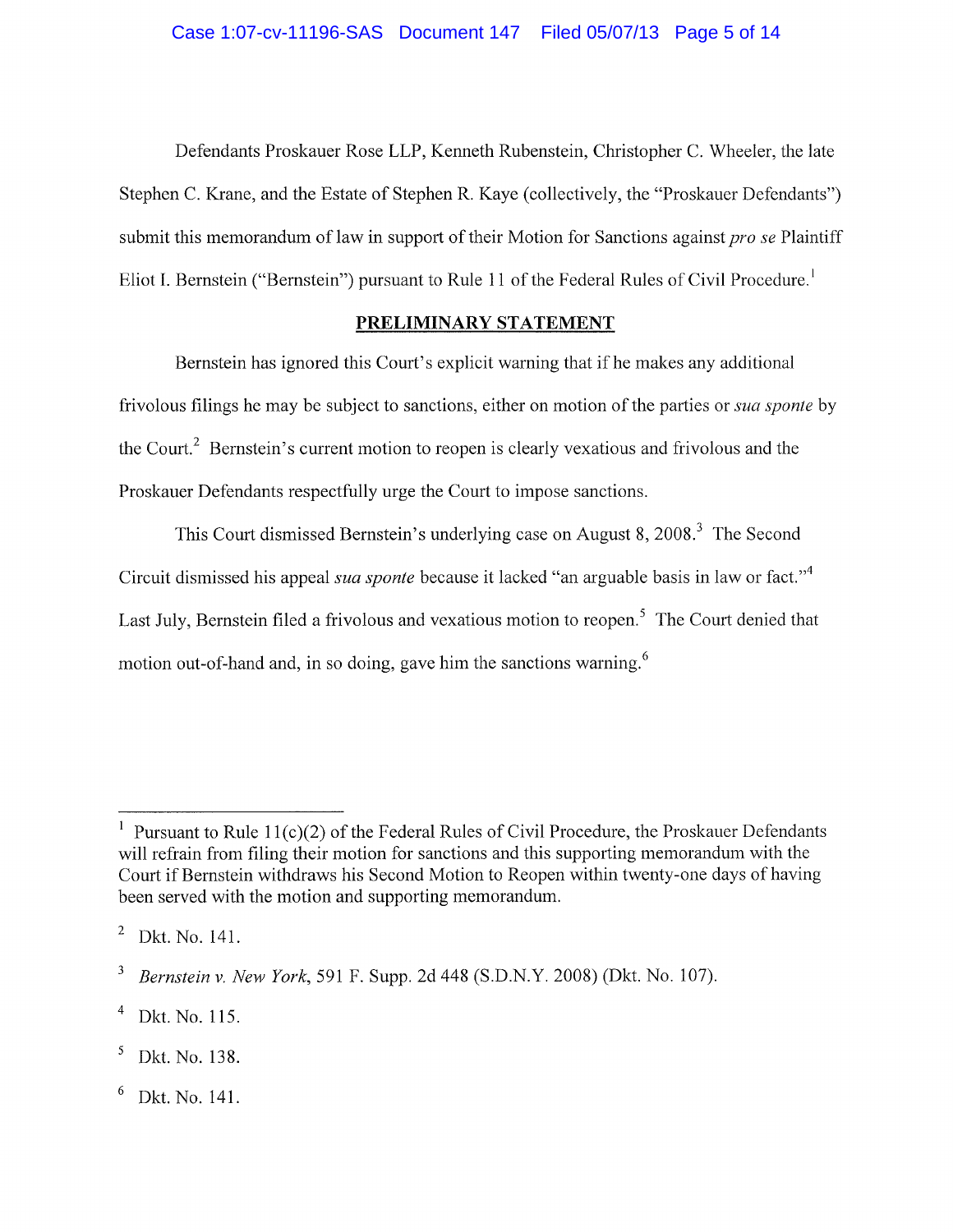#### Case 1:07-cv-11196-SAS Document 147 Filed 05/07/13 Page 6 of 14

Undeterred, Bernstein filed his second motion to reopen on February 28, 2013.<sup>7</sup> As set forth in the Proskauer Defendants' opposition to Bernstein's motion,<sup>8</sup> Bernstein has not remotely offered a legitimate basis for seeking again to reopen this action. Rather, his filing is untimely, is substantively baseless and, indeed is utterly frivolous.

Bernstein's flagrant disregard of this Court's warnings make clear that if there is any hope that his abuse of the judicial process will stop, sanctions are necessary.

### FACTS<sup>9</sup>

Bernstein (together with co-plaintiff P. Stephen Lamont ("Lamont")) commenced this pro se action in December 2007. Over 1, 100 paragraphs in length, the Amended Complaint asserted several federal claims arising out of (i) the alleged misappropriation of Iviewit's intellectual property and (ii) the alleged interference with various attorney disciplinary complaints that Iviewit had filed in New York and Florida against scores of attorneys, law firms and officials allegedly responsible for the misappropriation and cover up. Plaintiffs also alleged various common-law claims.

Even before serving the Amended Complaint, Plaintiffs sought to disqualify the New York Attorney General (the "NYAG") from representing any of the State Defendants based on alleged conflicts of interest. This Court rejected Plaintiff's request, writing that "the Attorney General does not face an improper conflict of interest in representing the State Defendants. If, however, the Attorney General concludes that an investigation of defendants is warranted, then

Dkt. No. 142.

Dkt. No. 143.

 $\frac{9}{9}$  For the sake of brevity, the Proskauer Defendants repeat only the facts necessary to the instant motion. Familiarity with other facts related to this case is assumed.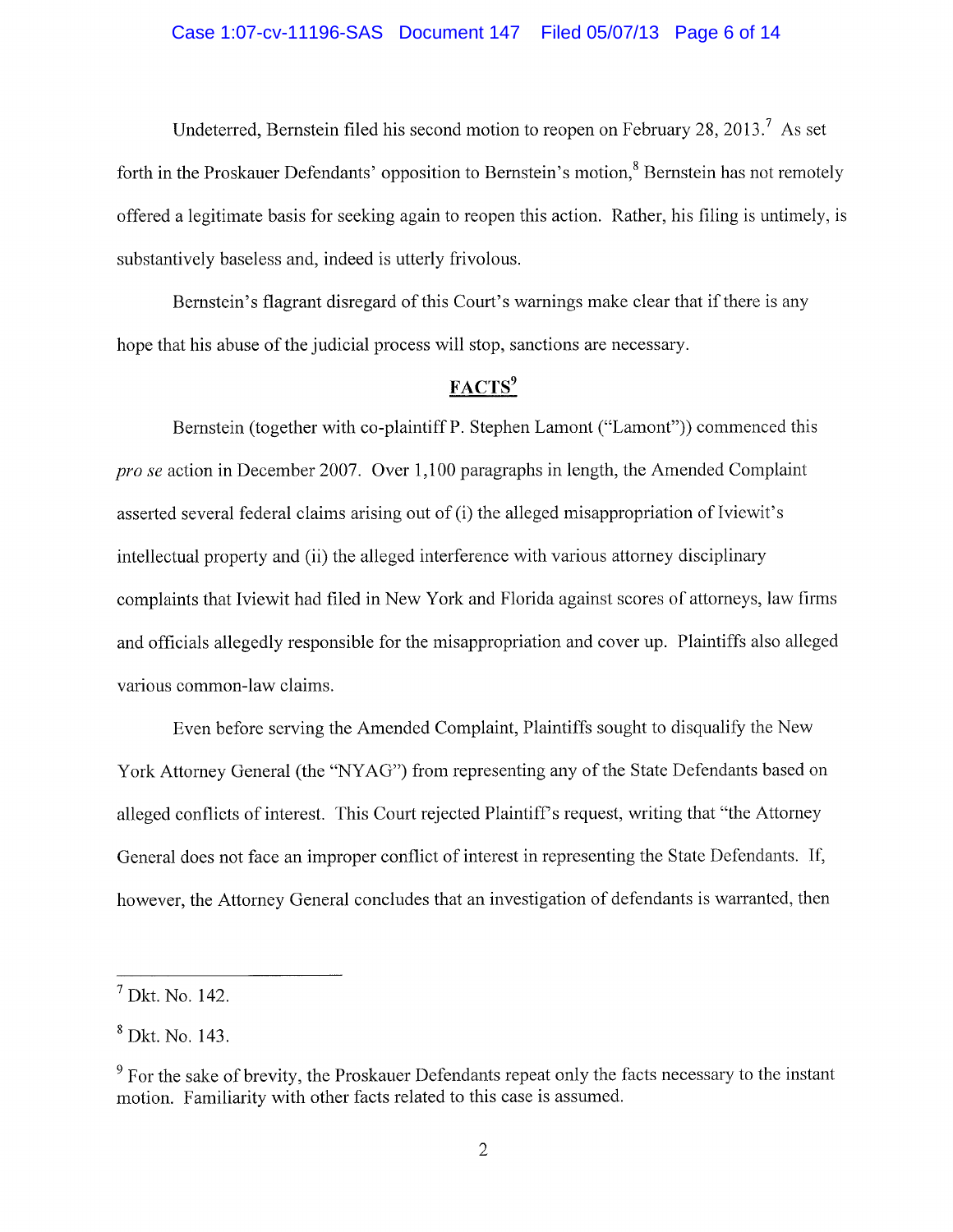#### Case 1:07-cv-11196-SAS Document 147 Filed 05/07/13 Page 7 of 14

independent counsel would be required."<sup>10</sup> The Court denied Plaintiffs' request for reconsideration on March 21, 2008.<sup>11</sup>

On August 8, 2008, this Court dismissed all of Bernstein's federal claims on the merits, with prejudice. Bernstein's request for leave to file a second amended complaint was denied, with the Court expressing its doubts that Plaintiffs could ever state a legally cognizable claim.<sup>12</sup>

The Second Circuit dismissed Bernstein's appeal sua sponte, holding that his appeal "lack[ed] an arguable basis in law or fact." $13$ 

On July 27, 2012, Bernstein filed his first motion to reopen, making much of alleged developments in another case in this Court, Anderson v. New York.<sup>14</sup> This motion totaled some 286 pages, named nearly four thousand defendants, and lacked any coherent rationale. This Court denied the motion on August 15, 2012, finding it to be "frivolous, vexatious, overly voluminous, and an egregious abuse of judicial resources, " and warned Bernstein that "any additional frivolous filings in this case could subject [Bernstein] to sanctions under Federal Rule of Civil Procedure 11. Monetary and/or injunctive sanctions may be imposed upon motion of the parties or by this Court sua sponte."<sup>15</sup>

 $12$  Bernstein, 591 F. Supp. 2d at 470 (Dkt. No. 107).

<sup>13</sup> Dkt. No. 115.

 $14$  614 F. Supp. 2d 404 (S.D.N.Y. 2009), aff'd sub nom. Anderson v. Cahill, 417 Fed. Appx. 92 (2d Cir. 2011); 07-Civ. 9599 (SAS) (Dkt. No. 132).

<sup>15</sup> Dkt. No. 141. Acting apart from Bernstein, his co-plaintiff, Lamont, moved this Court in 2010 to reopen the docket pursuant to Rule 60(b)(6), based on the dismissal of Anderson, which motion this Court denied, ruling that Lamont had no federally protected interest in the attorney disciplinary process. Bernstein v. Appellate Div. First Dep 't Disciplinary Comm. , No. 07 Civ. 11196 (SAS), 2010 U.S. Dist. LEXIS 132830, at \*7 (S.D.N.Y. Dec. 15, 2010), appeal dismissed,

 $10$  Dkt. No. 7.

 $11$  Dkt. No. 11.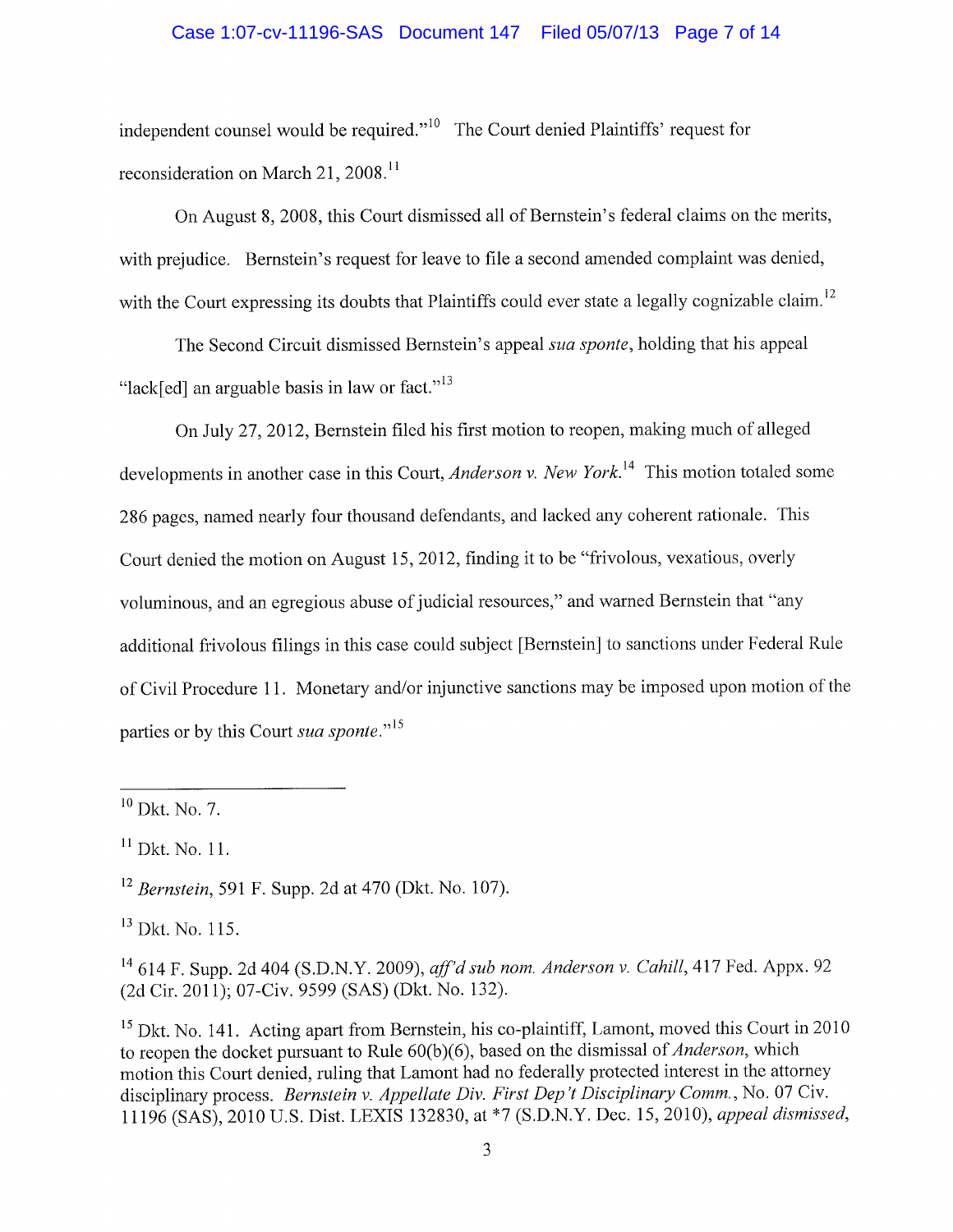#### Case 1:07-cv-11196-SAS Document 147 Filed 05/07/13 Page 8 of 14

Bernstein now disregards the Court's clear warning and continues to abuse the judicial process with his second motion to reopen.<sup>16</sup> The current motion is predicated on alleged conversations that he had with New York State employees in  $2011 - \frac{almost two years prior to}{$ the filing of this motion. Bernstein alleges that an individual – who (based upon the purported transcript) clearly had no idea who Bernstein was or the nature of his claims — conceded that the State had a conflict of interest and would have to obtain independent counsel to defend against his claims.<sup>17</sup>

Bernstein's current motion to reopen is clearly frivolous. As detailed in the Proskauer Defendants' Opposition to Plaintiff's Second Motion to Reopen,<sup>18</sup> these alleged two-year-old conversations are substantively meaningless, do not constitute grounds to reopen and, in any event, merely address claims previously considered and rejected five years ago.<sup>19</sup>

 $16$  Dkt. No. 142.

No. 10-5303-cv, slip op. (2d Cir. May 5, 2011) (Dkt. Nos. 128, 135). Undeterred, and again acting without Bernstein's involvement, in 2011 Lamont commenced a watered-down version of this action in District Court for the District of Columbia. Mimicking Bernstein's "conflicts" obsession, he initially moved to disqualify the NYAG. Senior District Judge Barbara J. Rothstein denied the disqualification motion and went on to dismiss the action on grounds of res judicata (relying on this Court's decision in Bernstein). Lamont v. Proskauer Rose, LLP, 881 F. Supp. 2d 105, 111-14 (D.D.C. 2012).

<sup>&</sup>lt;sup>17</sup> See Affirmation of Eliot I. Bernstein (the "Bernstein Aff."),  $\P$ <sup>15-17</sup> (Dkt. No. 142).

 $18$  Dkt. No. 143.

<sup>&</sup>lt;sup>19</sup> See Dkt. Nos. 7, 11.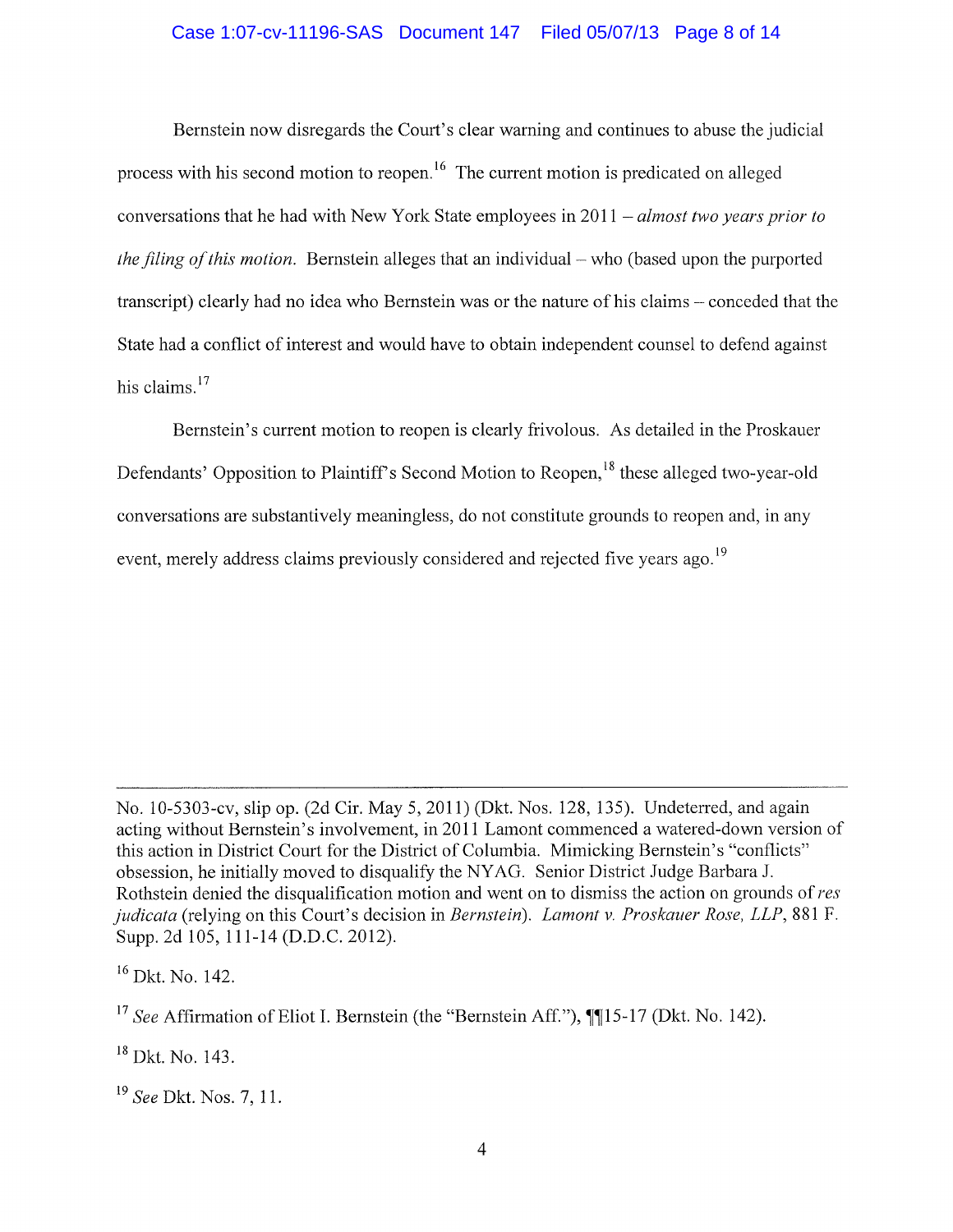#### ARGUMENT

### BERNSTEIN SHOULD BE SANCTIONED BECAUSE HIS MOTION IS FRIVOLOUS AND LACKS ANY GOOD FAITH BASIS IN LAW OR FACT

#### A. General Principles

Rule 11 is designed to "deter frivolous claims and curb abuses of the legal system, thereby speeding up and reducing the costs of litigation.<sup> $20$ </sup> Filings that have a "complete lack of a factual and legal basis" have been found to "needlessly increas[e] litigation costs" and thereby harass Defendants.<sup>21</sup> In appropriate cases, *pro se* litigants are subject to sanctions.<sup>22</sup> Pro se litigants who show contempt for the judicial system, harass defendants and cause the court and litigants to waste resources, are not entitled to deference and may be sanctioned by the court.<sup>23</sup>

This Court has already concluded that Bernstein has crossed the line from acceptable conduct, although it did not impose sanctions, anticipating that he would "get the message" and refrain from further sanctionable conduct. He has not. His second motion to reopen is, as demonstrated in the Proskauer Defendants' opposition papers, frivolous in every respect. The

 $^{21}$  *Id.* at 128.

<sup>22</sup> See, e.g., Ex'r of N.Y. Estate of Kates v. Pressley & Pressley, P.A., No. 11-CV-3221 (JFB)(ARL), 2013 U.S. Dist. LEXIS 16873, at \*15-16, 24-25 (E.D.N.Y. Feb. 7, 2013) (enjoining pro se plaintiffs from further filings in the Eastern District of New York arising from or relating to the claims at issue and denying their Rule  $59(e)$  motion where this was the Plaintiff's "fourth" attempt" at litigating the same claims in the same court); Schwartz v. Nordstrom, Inc., 94 Civ. 1005 (CSH), 1994 U.S. Dist. LEXIS 15203, at \*8-9 (S.D.N.Y. Oct. 24, 1994) (imposing \$3,000 monetary sanction on *pro se* plaintiff for commencing numerous lawsuits against Nordstrom and its attorneys where plaintiff had been previously warned he had no cognizable cause of action).

<sup>23</sup> See Lipin v. Hunt, 573 F. Supp. 2d 836, 845 (S.D.N.Y. 2008) (noting that "a court's special solicitude towards pro se litigants does not extend to the willful, obstinate refusal to play by the basic rules of the system upon whose very power the plaintiff is calling to vindicate his rights. ") (internal quotations and citation omitted).

 $^{20}$  Binghamton Masonic Temple, Inc. v. Bares, 168 F.R.D. 121, 126 (N.D.N.Y. 1996) (citation omitted).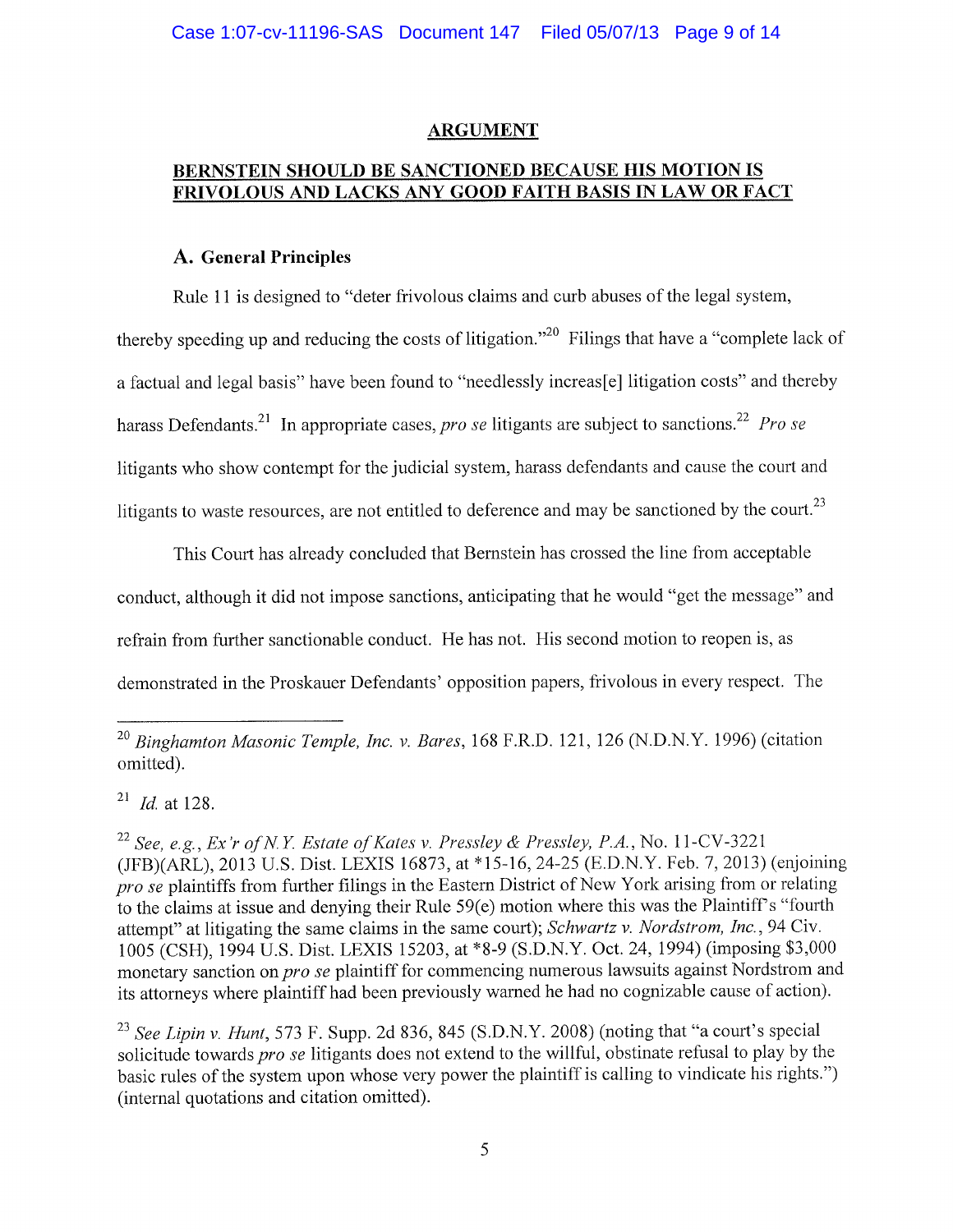motion is untimely and substantively baseless. Bernstein has had his last chance. Sanctions are now in order.

## B. Bernstein Should Be Enjoined from Any Further Filings Arising from the Same Claims

Pro se or not, Bernstein is an archetypal vexatious litigant who must be enjoined from

further filings. "[T]he All Writs Act, 28 U.S.C.  $\S$  1651, gives district courts [authority] to

sanction a prolific litigant who abuses the judicial process by repeatedly suing defendants on

meritless grounds and enjoin him from pursuing future litigation without leave of the court."<sup>24</sup>

In considering injunctive relief in the context of Rule 11, the district court should

consider the following factors to determine if a party like Bernstein should be enjoined:

 $(1)$  the litigant's history of litigation and in particular whether it entailed vexatious, harassing or duplicative lawsuits; (2) the litigant's motive in pursuing the litigation, e.g., does the litigant have an objective good faith expectation of prevailing?; (3) whether the litigant is represented by counsel; (4) whether the litigant has caused needless expense to other parties or has posed an unnecessary burden on the courts and their personnel; and (5) whether other sanctions would be adequate to protect the courts and other parties. Ultimately, the question the court must answer is whether a litigant who has a history of vexatious litigation is likely to continue to abuse the judicial process and harass other parties. <sup>25</sup>

Bernstein's conduct meets all these factors, and this Court should end his five-year campaign of

harassment.

<sup>&</sup>lt;sup>24</sup> McKoy v. Potter, 08 Civ. 9428 (PKC), 2009 U.S. Dist. LEXIS 39623, at \*16 (S.D.N.Y. Apr. 20, 2009) (citations and internal quotations omitted).

 $^{25}$  Safir v. U.S. Lines Inc., 792 F.2d 19, 24 (2d Cir. 1986); see also Positano v. New York, 12-CV-2288 (ADS) (AKT), 2013 U.S. Dist. LEXIS 32488, at \*23-25 (E.D.N.Y. Mar. 7, 2013) (imposing injunctive sanctions on pro se plaintiff for bringing repeated claims under civil rights statutes that he had been warned were without merit due to absolute judicial immunity and the Eleventh Amendment and applying the five factor test set forth in Safir).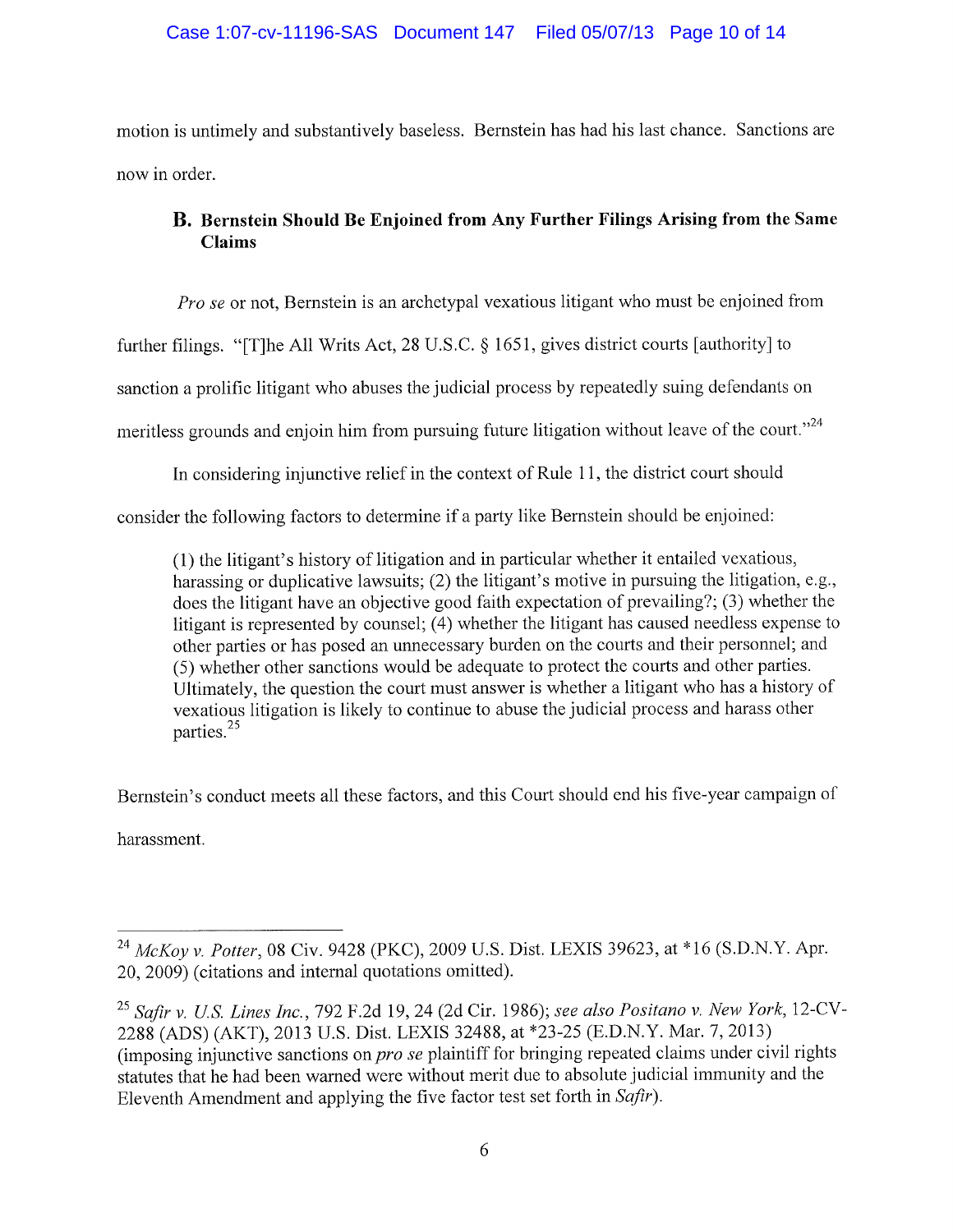#### Case 1:07-cv-11196-SAS Document 147 Filed 05/07/13 Page 11 of 14

(1) Bernstein's litigious history demonstrates that nothing short of an injunction will deter him from pursuing his repeatedly rejected claims. Indeed, a pattern of baseless filings warrants injunctive sanctions.<sup>26</sup> Before filing the instant case, Bernstein filed numerous attorney disciplinary complaints, including against the Proskauer Defendants, which he alleged were not investigated by the states of New York or Florida.<sup>27</sup> As far as the Proskauer Defendants can discern, the crux of both of Bernstein's frivolous motions to reopen have been that conflicts of interest existed that prevented investigations by the State Defendants into the alleged attorney disciplinary "cover-up." But this issue has been litigated repeatedly since the outset of this case in 2008. Indeed, the Court rejected his motion to disqualify the NYAG, finding there was no conflict of interest.<sup>28</sup> It denied Plaintiffs' request for reconsideration of this decision,<sup>29</sup> and then held that "plaintiffs have no cognizable interest in attorney disciplinary procedures or in having certain claims investigated."<sup>30</sup> The Second Circuit showed no patience for any of Bernstein's

<sup>&</sup>lt;sup>26</sup> See Bridgewater Operating Corp. v. Feldstein, 346 F.3d 27, 28-30 (2d Cir. 2003) (enjoining further federal filings by plaintiff related to the property at issue where plaintiff had filed suit in New York state and federal courts and the Southern District of Florida); Satterfield v. Pfizer, Inc. , 04-CV-3782 (KMW)(GWG), 98-CV-8040 (KMG)(GMG), 2005 U. S. Dist. LEXIS 14923, at \*5, 47-48 (S.D.N.Y. July 13, 2005), aff'd, 208 Fed. App'x. 59 (2d Cir. 2006) (enjoining pro se plaintiff from further filings in any state or federal action arising from the same claims where plaintiff instituted two actions in the Southern District of New York, a state and federal lawsuit in Delaware, and made attorney-disciplinary complaints); Ex'r of N.Y. Estate of Kates, 2013 U.S. Dist. LEXIS 16873, at \*15-16, 24-25 (enjoining pro se plaintiffs from further filings in the Eastern District of New York arising from or relating to the claims at issue and denying their Rule 59(e) motion where this was the Plaintiff's "fourth attempt" at litigating the same claims in the same court).

 $27$  See Bernstein, 591 F. Supp. 2d at 456 (Dkt. No. 107).

<sup>&</sup>lt;sup>28</sup> Dkt. No. 7.

 $29$  Dkt. No. 11.

Bernstein, 591 F. Supp. 2d at 468 (Dkt. No. 107).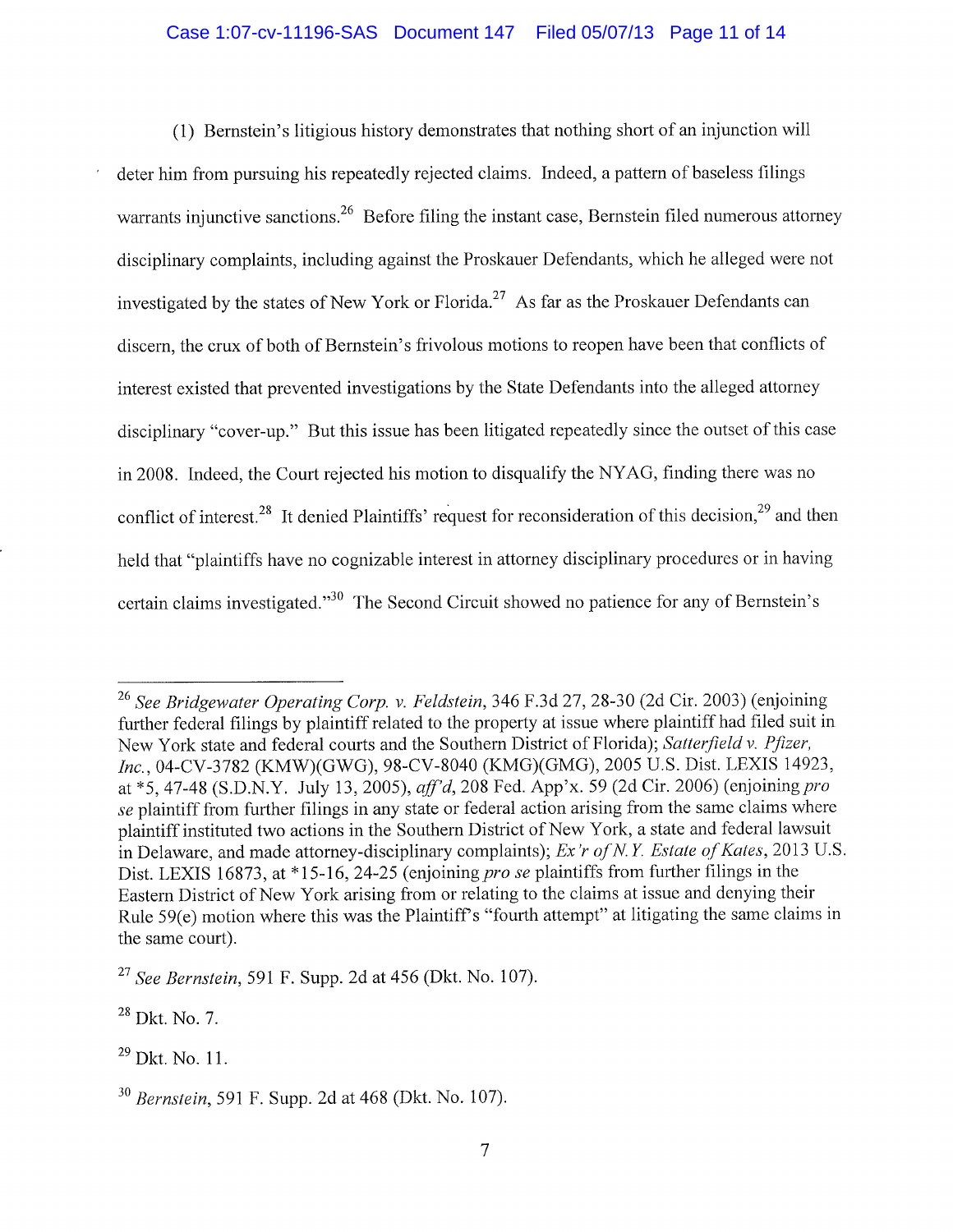claims and dismissed his appeal *sua sponte*.<sup>31</sup> Bernstein then waited nearly four years to bring his first so-called "emergency motion to reopen" in 2012, which this Court properly rejected, while warning Bernstein he risked sanctions if he continued filing frivolous motions. Bernstein, characteristically, ignored the Court's warning and has now filed another baseless motion to reopen, again seeking to litigate claims that have been repeatedly rejected.

(2) Nor does Bernstein have any objective, good-faith basis to believe that he will prevail on his "conflicts" claim.<sup>32</sup> This Court, in dismissing his amended complaint, wrote that Plaintiffs had:

burdened this Court and hundreds of defendants, many of whom are not alleged to have engaged in wrongdoing, with more than one thousand paragraphs of allegations, but have not been able to state a legally cognizable federal claim against a single defendant. There is not been able to state a legarly cognizable lederal clare<br>no reason to believe they will ever be able to do so.<sup>33</sup>

That the Second Circuit wrote that Bernstein's claims lack any "arguable basis in law or fact" only underscores that Bernstein is on notice his claims are baseless.<sup>34</sup> This includes his basic contentions that Plaintiffs are entitled to an investigation of the attorney disciplinary process as well as Plaintiffs' perennial claim that the NYAG is "conflicted."<sup>35</sup>

 $33$  Bernstein, 591 F. Supp. 2d at 470 (Dkt. No. 107).

 $34$  Dkt. No. 115.

 $31$  Dkt. No. 115.

 $32$  See McKov, 2009 U.S. Dist. LEXIS 39623, at \*19. See also Safir, 792 F.2d at 24 (imposing an injunction on a prolific *pro se* litigant who "has repeatedly asserted the same claims in slightly altered guise"); Malley v. N.Y. City Bd. of Educ., 112 F.3d 69, 69 (2d Cir. 1997) (finding injunctive sanctions appropriate where plaintiff had been warned about the unmeritorious nature of his claims, but failed to heed this warning).

<sup>&</sup>lt;sup>35</sup> Bernstein, 591 F. Supp. 2d at 460, 469 (Dkt. No. 107); Bernstein, 2010 U.S. Dist. LEXIS 132830, at \*7 (Dkt. No. 128).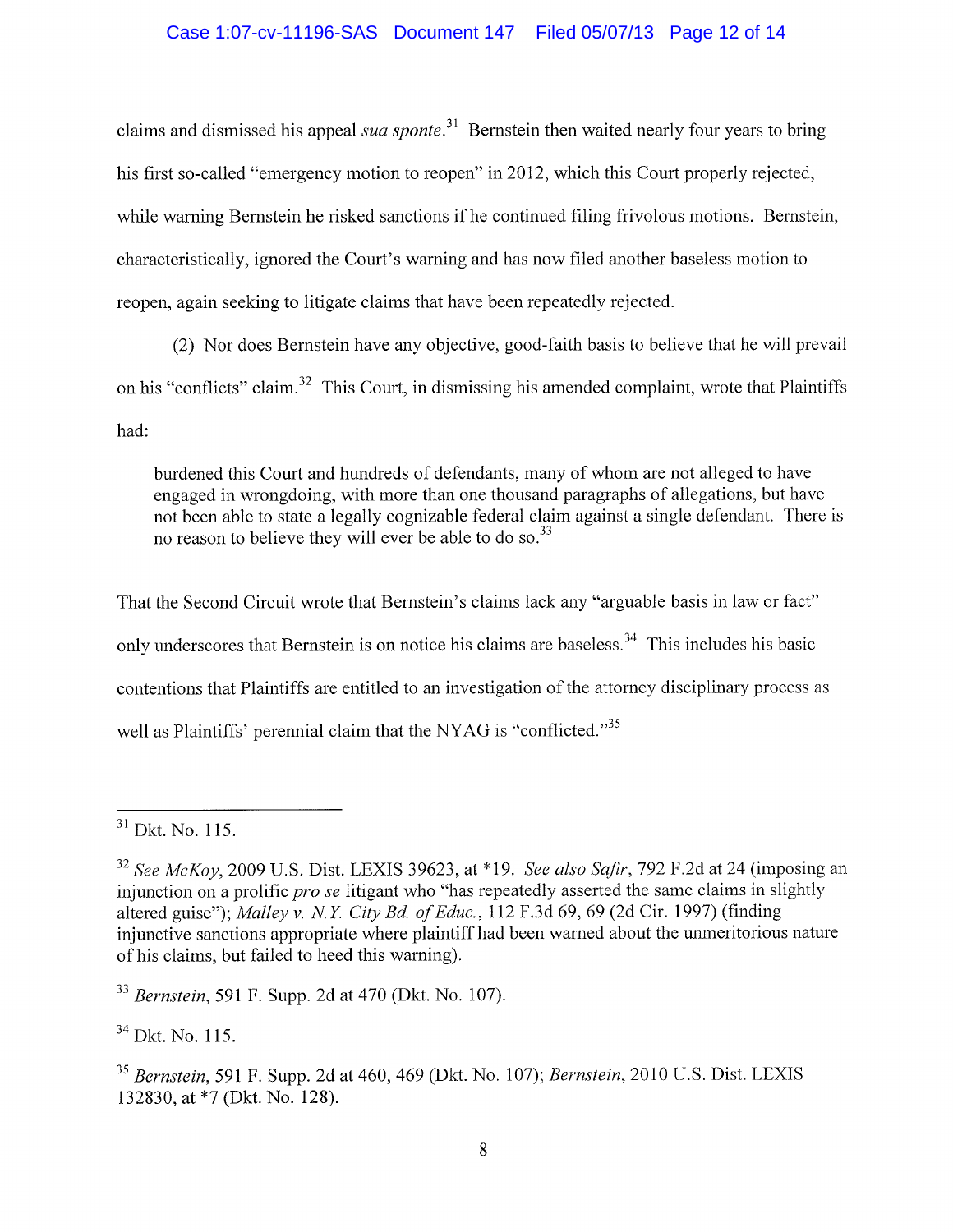#### Case 1:07-cv-11196-SAS Document 147 Filed 05/07/13 Page 13 of 14

(3) Although not represented by counsel, Bernstein cannot disclaim responsibility for his frivolous filings. He has been admonished by the Court and warned by opposing counsel that his abusive conduct must stop. He "must bear full responsibility for bringing" the current frivolous motion, which follows on the heels of a frivolous motion to reopen, not to mention the underlying frivolous lawsuit $^{36}$ 

(4) This is the second frivolous motion to reopen that Bernstein has required the Court to review and the Proskauer Defendants to respond. These burdens on the Court and the paries have unquestionably been unnecessary.

(5) Finally, while the Court should, as discussed below, impose monetary sanctions, Bernstein's history of abusive conduct calls out for injunctive relief. It is hard to imagine how the Court could have been clearer that Bernstein faced sanctions if he continued his abusive conduct. Yet, he proceeded to file another frivolous motion, knowing that he was subjecting himself to the risk of sanctions. While he may consider himself judgment proof, neither he nor any other litigant is immune from an injunction and the consequences if he were to violate it.

For all these reasons, any order of sanctions should include an injunction against Bernstein making any filings in this or any other court without first obtaining leave.

#### C. Monetary Sanctions Should Be Imposed on Bernstein

Courts in the Second Circuit have imposed monetary sanctions on vexatious pro se litigants like Bernstein.<sup>37</sup> For all the reasons set forth above, Bernstein's abusive filings place him

<sup>&</sup>lt;sup>36</sup> See Satterfield, 2005 U.S. Dist. LEXIS 14923, at \*47.

 $37$  See Schwartz, 1994 U.S. Dist. LEXIS 15203, at \*8-9 (imposing \$3,000 monetary sanction on pro se plaintiff for commencing numerous lawsuits against Nordstrom and its attorneys where plaintiff had been previously warned he had no cognizable cause of action). See also Jones v. City of Buffalo, 96-CV-0739E(F), 1998 U.S. Dist. LEXIS 6070, at \*18-20 (W.D.N.Y. Apr. 22, 1998) (imposing a \$2,500 sanction on *pro se* litigant for repeated abusive filings that attempted to relitigate previous decisions).